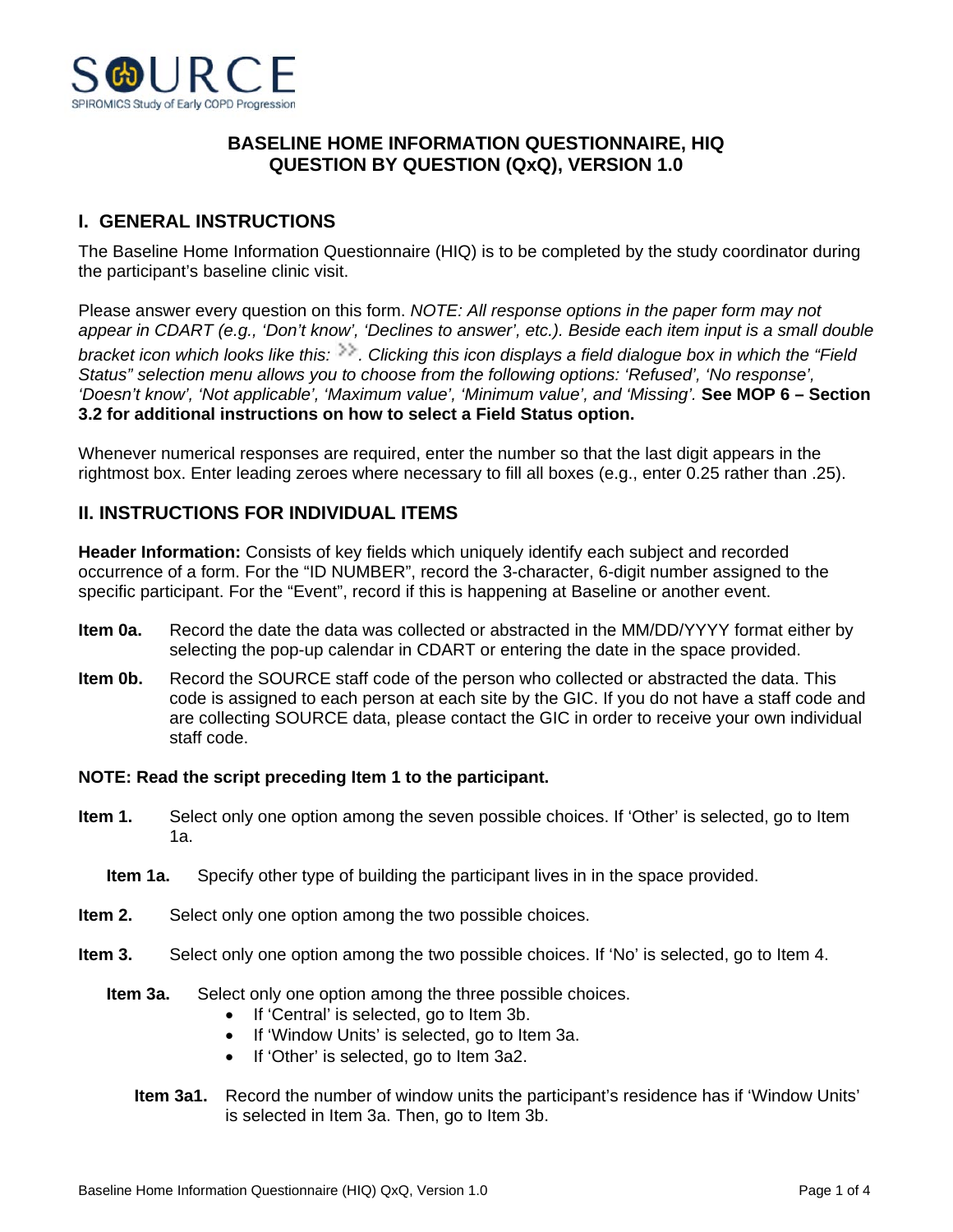- **Item 3a2.** Specify other type of air conditioning the participant's residence has in the space provided. Then, go to Item 3b.
- **Item 3b.** Select only one option among the five possible choices. If 'Other' is selected, go to Item 3b1.
	- **Item 3b1.** Specify other length of time the air conditioning was used this past July in the space provided.
- **Item 3c.** Select only one option among the five possible choices. If 'Other' is selected, go to Item 3c1.
	- **Item 3c1.** Specify other length of time the air conditioning was used this past January in the space provided.

#### **Item 4.**

- **Item 4a.** Select only one option among the five possible choices.
	- If 'Forced air' is selected, go to Item 4a2.
	- If 'Radiator/baseboard', 'Stove/fireplace', or 'Space heater' is selected, go to Item 4b.
	- If 'Other/Unknown' is selected, go to Item 4a1.
	- **Item 4a1.** Specify other primary heating source used at the participant's residence in the space provided. Then, go to Item 4b.
	- **Item 4a2.** Select only one option among the two possible choices if 'Forced air' is selected in Item 4a.
- **Item 4b.** Select only one option among the seven possible choices. If 'Other/Unknown' is selected, go to Item 4b1.
	- **Item 4b1.** Specify other primary fuel type used at the participant's residence in the space provided.

### **Item 5.**

- **Item 5a.** Select only one option among the six possible choices.
	- If 'Not applicable' is selected, go to Item 6.
	- If 'Forced air' is selected, go to Item 5a2.
	- If 'Radiator/baseboard', 'Stove/fireplace', or 'Space heater' is selected, go to Item 5b.
	- If 'Other/Unknown' is selected, go to Item 5a1.
	- **Item 5a1.** Specify other secondary heating source used at the participant's residence in the space provided. Then, go to Item 5b.
	- **Item 5a2.** Select only one option among the two possible choices if 'Forced air' is selected in Item 5a.
- **Item 5b.** Select only one option among the seven possible choices. If 'Other/Unknown' is selected, go to Item 5b1.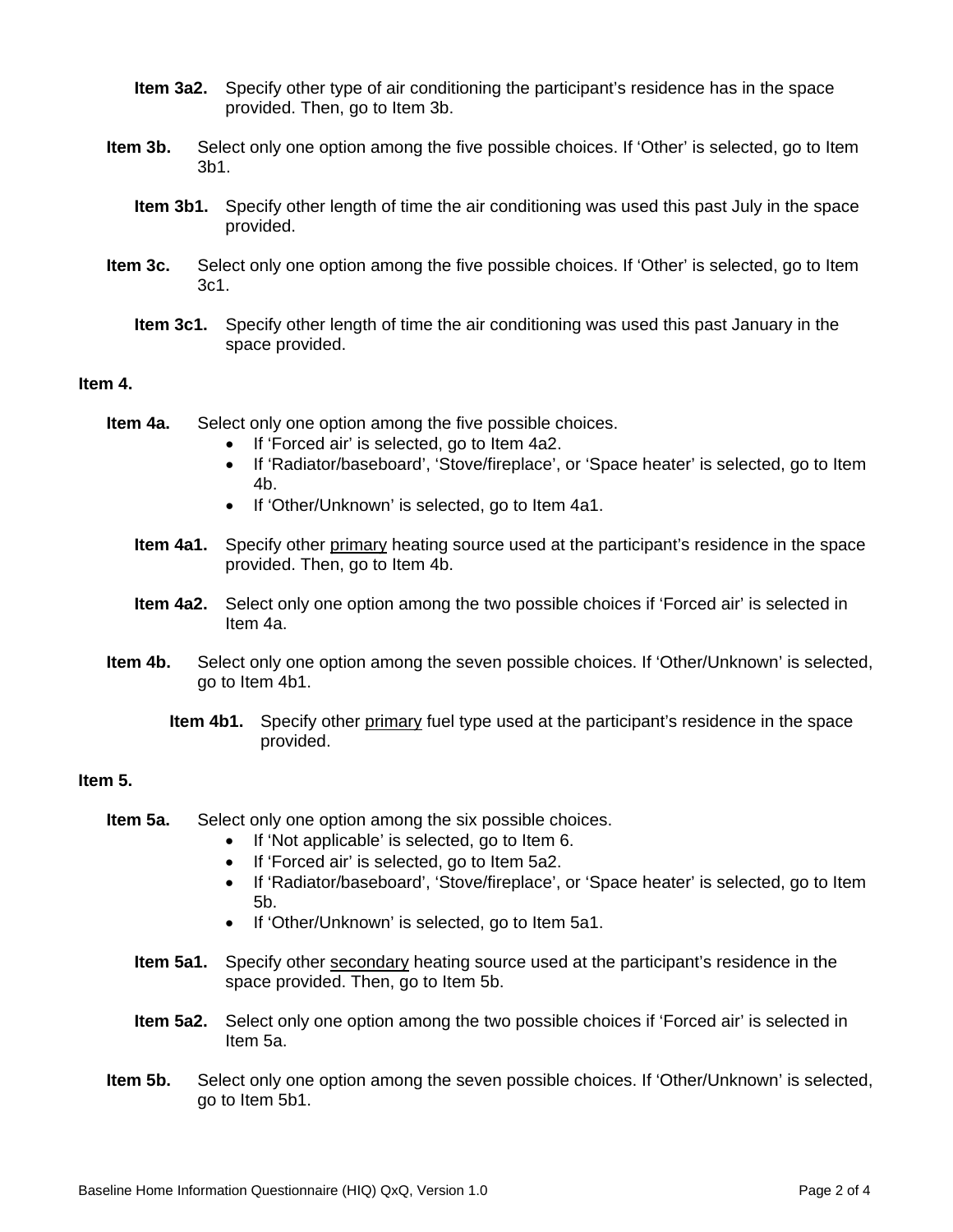- **Item 5b1.** Specify other secondary fuel type used at the participant's residence in the space provided.
- **Item 6.** Select the options for summer (June August) in Items 6a and 6b.
	- **Item 6a.** Select only one option among the three possible choices. If 'None' is selected, go to Item 7.
	- **Item 6b.** Select only one option among the four possible choices. If 'Other' is selected, go to Item 6b1.
		- **Item 6b1.** Specify other length of time the participant's windows are open in the summer in the space provided.
- **Item 7.** Select the options for winter (December February) in Items 7a and 7b.
	- **Item 7a.** Select only one option among the three possible choices. If 'None' is selected, go to Item 8.
	- **Item 7b.** Select only one option among the four possible choices. If 'Other' is selected, go to Item 7b1.
		- **Item 7b1.** Specify other length of time the participant's windows are open in the winter in the space provided.
- **Item 8.** Select only one option among the three possible choices. If 'No' is selected, go to Item 9.
	- **Item 8a.** Select only one option among the three possible choices.
	- **Item 8b.** Select only one option among the four possible choices.
- **Item 9.** Select only one option among the three possible choices. If 'Other' is selected, go to Item 9a.
	- **Item 9a.** Specify other type of oven used in the participant's household in the space provided.
- **Item 10.** Select only one option among the three possible choices. If 'Other' is selected, go to Item 10a.
	- **Item 10a.** Specify other type of stove or range used in the participant's household in the space provided.
- **Item 11.** Select only one option among the five possible choices.
	- If 'Never' is selected, **Go to End** of the form, and **Save and Close** the form.
	- If 'Other' is selected, go to Item 11a.
	- **Item 11a.** Specify other length of time the participant or someone else cooks in their residence in the space provided.
- **Item 12.** Select only one option among the two possible choices. If 'No' is selected, **Go to End** of the form, and **Save and Close** the form.
	- **Item 12a.** Select only one option among the five possible choices.
		- If 'No' is selected, **Go to End** of the form, and **Save and Close** the form.
		- If 'Other' is selected, go to Item 12a1.